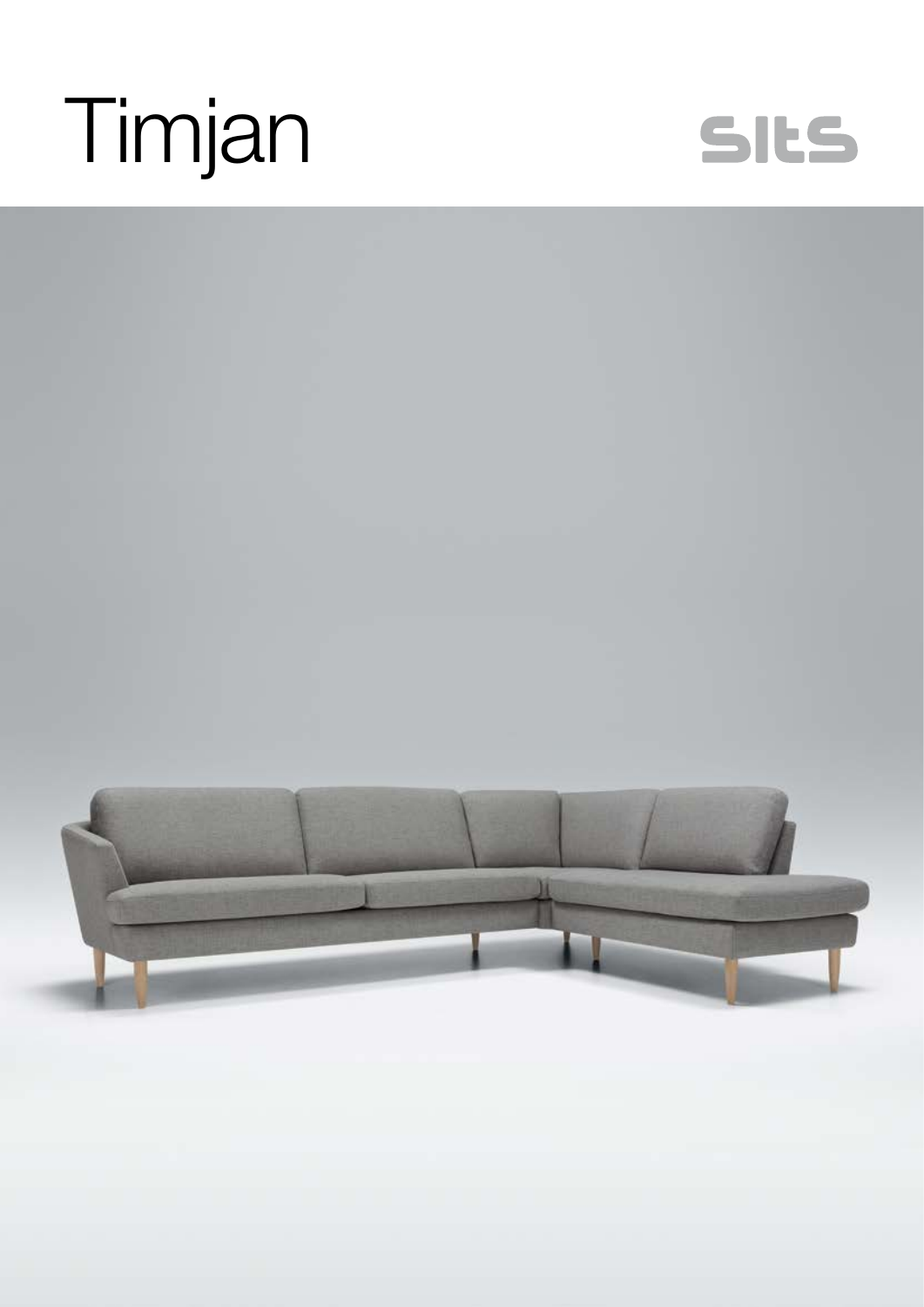

set 4 right / or left

3 seater left / or right + divan right / or left

- 
- set 3 right / or left 2 seater left / or right + divan right / or left

## extra dimensions



depth of seat